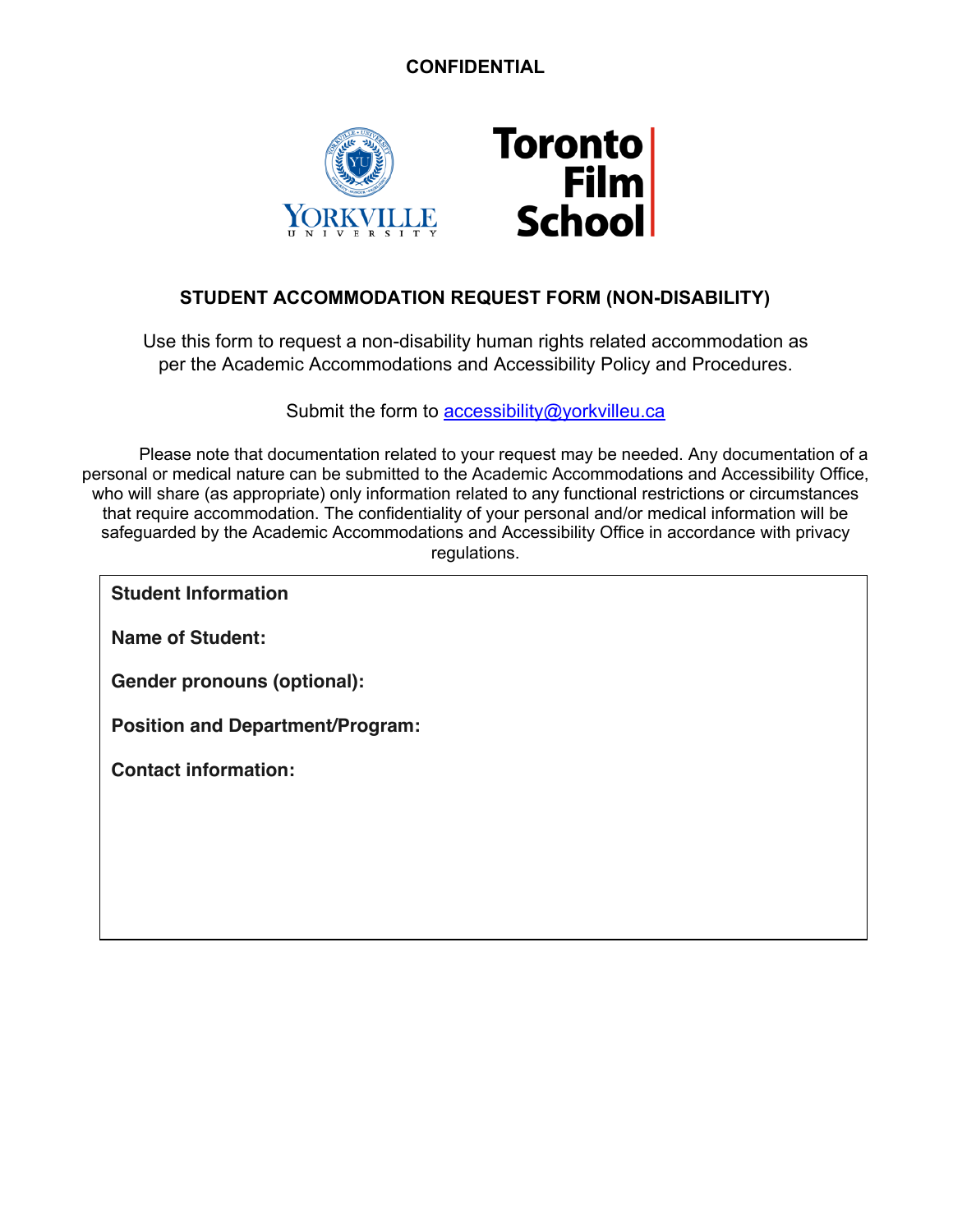#### **Accommodation Details**

1) Which non-disability human rights ground(s) is/are your academic accommodation request related to? Disability related requests should be made through the Student Disability Accommodation Request Form. Religious accommodation requests should be made through the Student Request for Religious Observance Form.

☐Family status

Students seeking academic accommodation for childcare or eldercare may be expected to make reasonable efforts to first avail themselves of outside resources available to them prior to making an accommodation request. As such, we kindly ask that you indicate in the body of this request whether alternative arrangements have been explored to balance your caregiving and academic requirements (e.g., daycare, babysitting, shared responsibilities with partner, partner request for accommodation with their employer, family and/or friend support).

 $\square$ Sex (including pregnancy, and breastfeeding)

 $\Box$ Gender identity and/or gender expression

 $\Box$ Other human rights ground(s) (please specify):

2) Describe the type of academic accommodation being requested.